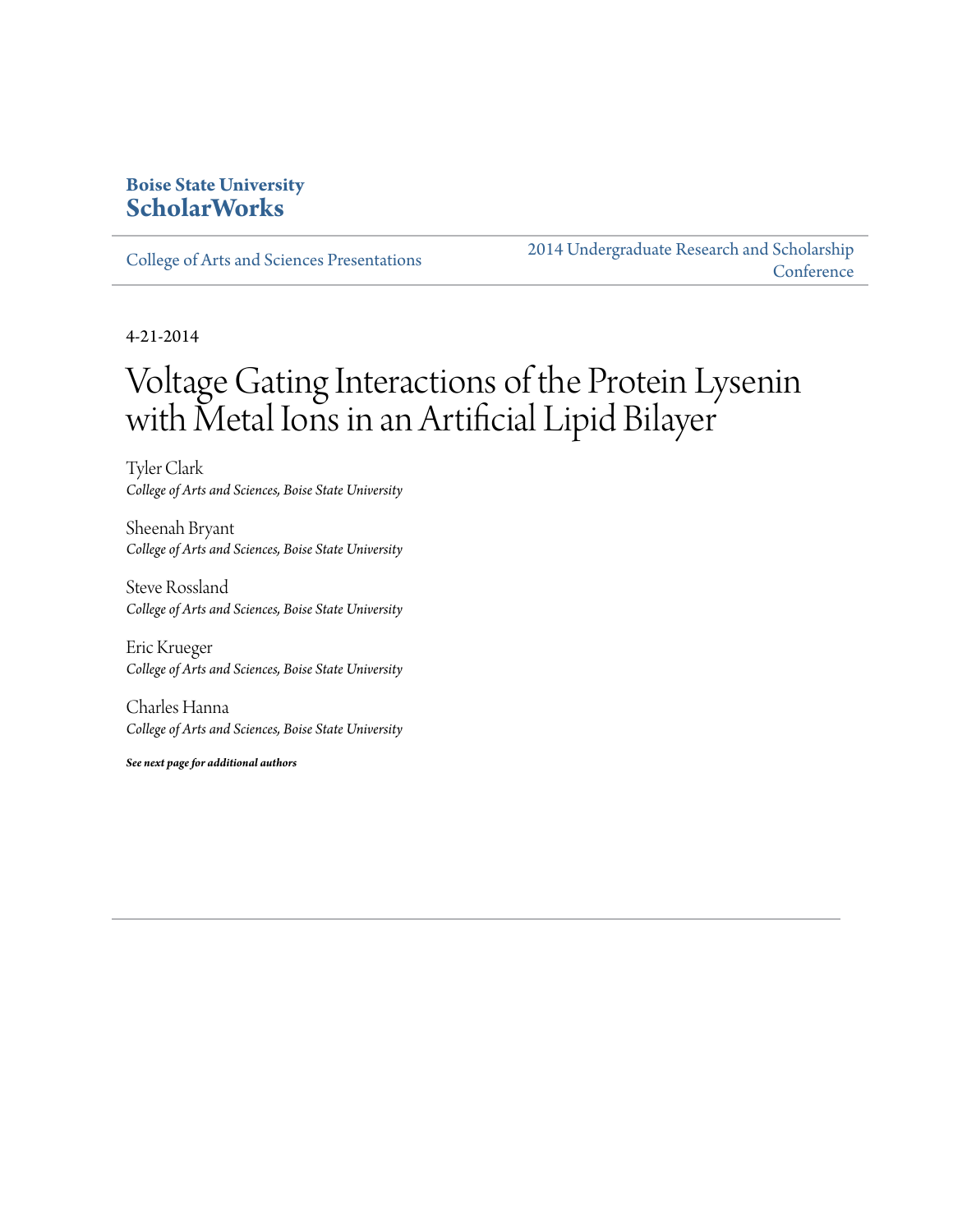## **Authors**

Tyler Clark, Sheenah Bryant, Steve Rossland, Eric Krueger, Charles Hanna, and Daniel Fologea